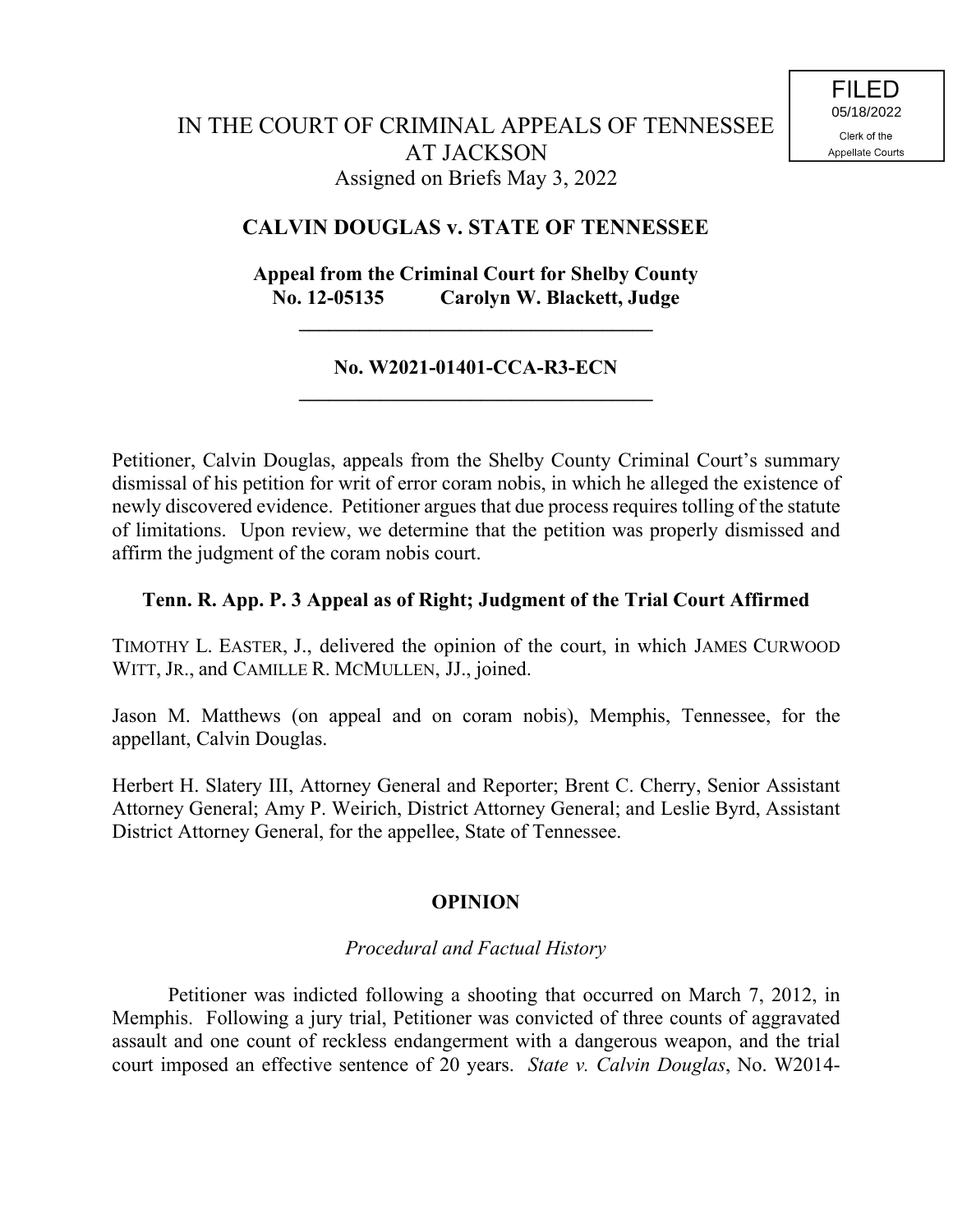00505-CCA-R3-CD, 2015 WL 846754, at \*1 (Tenn. Crim. App. Feb. 26, 2015), *no perm. app. filed*.

As relevant to the issue raised in this appeal, the following testimony was presented at Petitioner's trial:

Javaris Cole testified that on March 7, 2012, he walked to Perkins Grocery Store with his girlfriend, Tiera Nichols, and Ms. Nichols's sister, Anterrica Stokes. Before entering the store, Javaris heard [Petitioner] shout, "There go that  $n^* * * *$  there" from the backseat of car being driven by [Petitioner]'s sister, Jasmine Douglas. Javaris knew [Petitioner] from the neighborhood but did not know him personally and had not had any prior altercations with him. As the car drove away, [Petitioner] stated, "I'll be right back." Javaris followed the car down the street because he "wanted to know what was going on" and saw it stop at a stop sign nearby. [Petitioner] exited the car to talk to someone, and Javaris approached the car and asked Jasmine what was going on. Javaris then saw [Petitioner] take off his shirt, run toward the car, and begin fighting the person standing next to Javaris. Javaris attempted to break up the fight, but [Petitioner] tried to punch Javaris and a fight ensued between them. After several individuals broke up the fight, Javaris saw Ms. Nichols fighting with Jasmine.

Javaris testified that the police arrived and sounded their sirens, and the crowd scattered. The police officers did not speak to anyone before leaving the scene. Javaris, Ms. Nichols, and Ms. Stokes walked back toward the store. Chris Cole, Javaris's brother, approached them in the parking lot of the store and asked what happened. While talking to Chris, Javaris saw [Petitioner] running in the middle of the street toward him. Javaris saw [Petitioner] pointing a gun at him but thought [Petitioner] was shooting in the air because he did not "hear [any] bullet come past [his] ear." Javaris testified that he heard more than six shots. He assisted Ms. Nichols and Ms. Stokes over a gate behind the store to escape the gunfire and then fled to a nearby house. Javaris testified that approximately 10 minutes had passed between the fight and when [Petitioner] returned to the scene. He was "positive" [Petitioner] was the shooter.

#### *Id*., 2015 WL 846754, at \*1-2.

A panel of this Court affirmed the trial court's judgments on direct appeal. Petitioner filed a petition for post-conviction relief, alleging that he received the ineffective assistance of counsel. Following an evidentiary hearing, the post-conviction court denied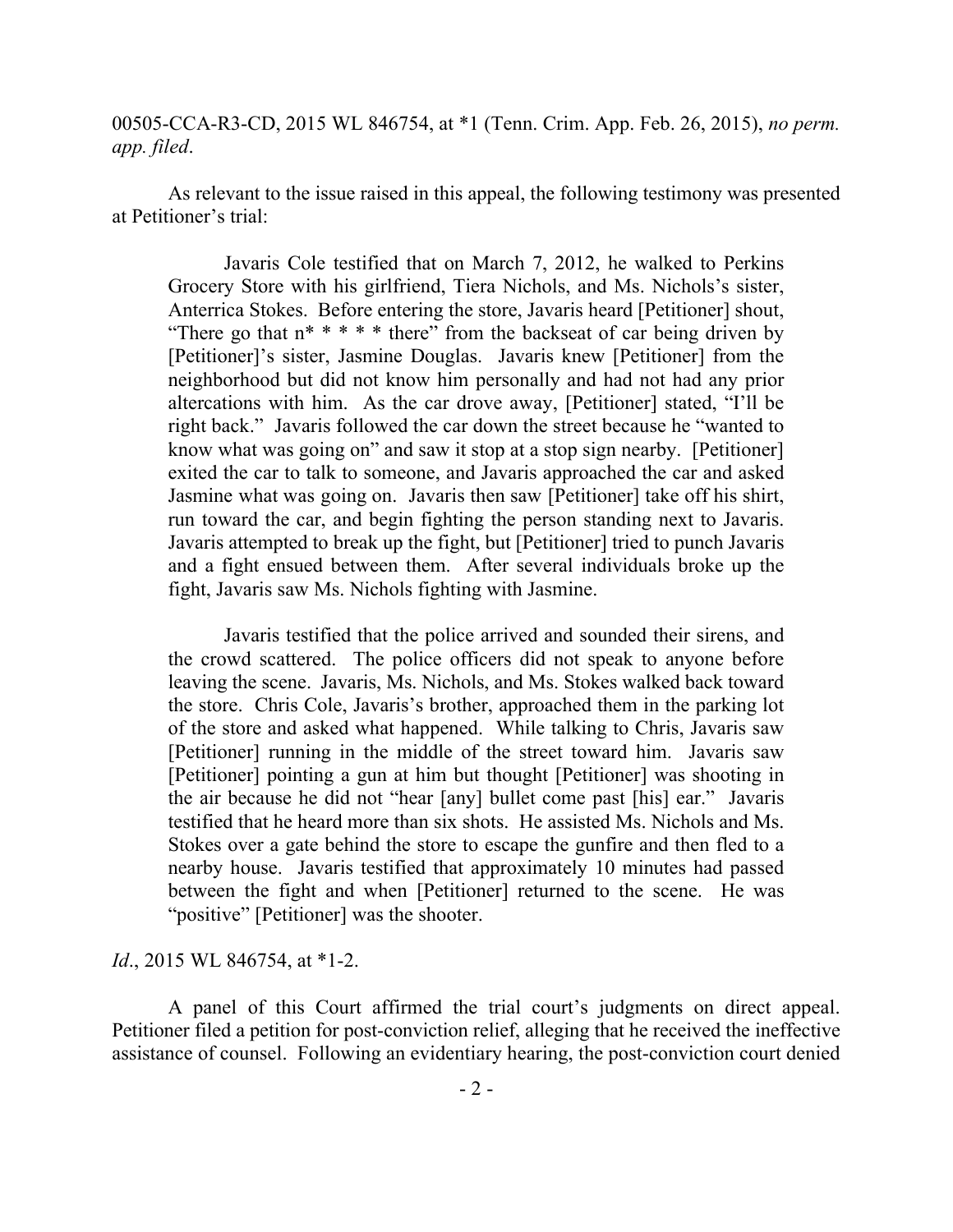relief. Petitioner then filed a "Motion to Reconsider" with the post-conviction court, in which he argued that the facts established during the post-conviction hearing supported a writ of error coram nobis on the basis of newly discovered evidence. The post-conviction court held a hearing on the motion, denied Petitioner's request for a new trial, and declined to toll the statute of limitations for a petition for writ of error coram nobis. Petitioner subsequently filed an untimely notice of appeal, and a panel of this Court dismissed his appeal. *Calvin Douglas v. State*, No. W2017-00762-CCA-R3-PC, 2018 WL 1151949, at \*2 (Tenn. Crim. App. Mar. 2, 2018), *perm. app. denied* (Tenn. July 19, 2018).

On November 1, 2021, Petitioner filed a petition for writ of error coram nobis "on the grounds that he recently discovered the statement of a witness, Tiera Nichols, whose testimony directly contradicts the key witnesses at his trial, brothers Javaris and Chris Cole." Petitioner alleged in the petition:

On September 30, 2021, Teaire Nichols[ 1 ] gave a written notarized statement that completely contradicts Javaris Cole's trial testimony. Ms. Teaire Nichols statement is, "I don't know nothing about an incident that involved me and my sister, I don't know nothing about a shooting that happened back in 2012 me or Anterrica Stokes never been shot at in 2012[.] I don't know how I got involved in this or how my name came in this – Teaire Nichols [phone number omitted]."

On November 2, 2021, the coram nobis court denied the petition without a hearing, finding that the petition "does not show why the evidence could not have been discovered in a more timely manner with the exercise of reasonable diligence. The statement could have been taken before trial in 2013."

Petitioner filed a timely notice of appeal from the court's order. On appeal, Petitioner contends that the coram nobis court erred in summarily dismissing his petition. Specifically, he asserts that due process requires the tolling of the statute of limitations and that the coram nobis court erred by finding that Ms. Nichols's statement could have been discovered in a more timely manner with the exercise of reasonable diligence. The State submits the coram nobis court properly dismissed the petition as untimely.

### *Analysis*

A writ of error coram nobis lies "for subsequently or newly discovered evidence relating to matters which were litigated at the trial if the judge determines that such

 $\overline{a}$ 

<sup>&</sup>lt;sup>1</sup> We recognize the discrepancy in the spelling of Ms. Nichols's first name. Petitioner uses both spellings, "Tiera" and "Teaire," throughout his pleadings and his brief on appeal.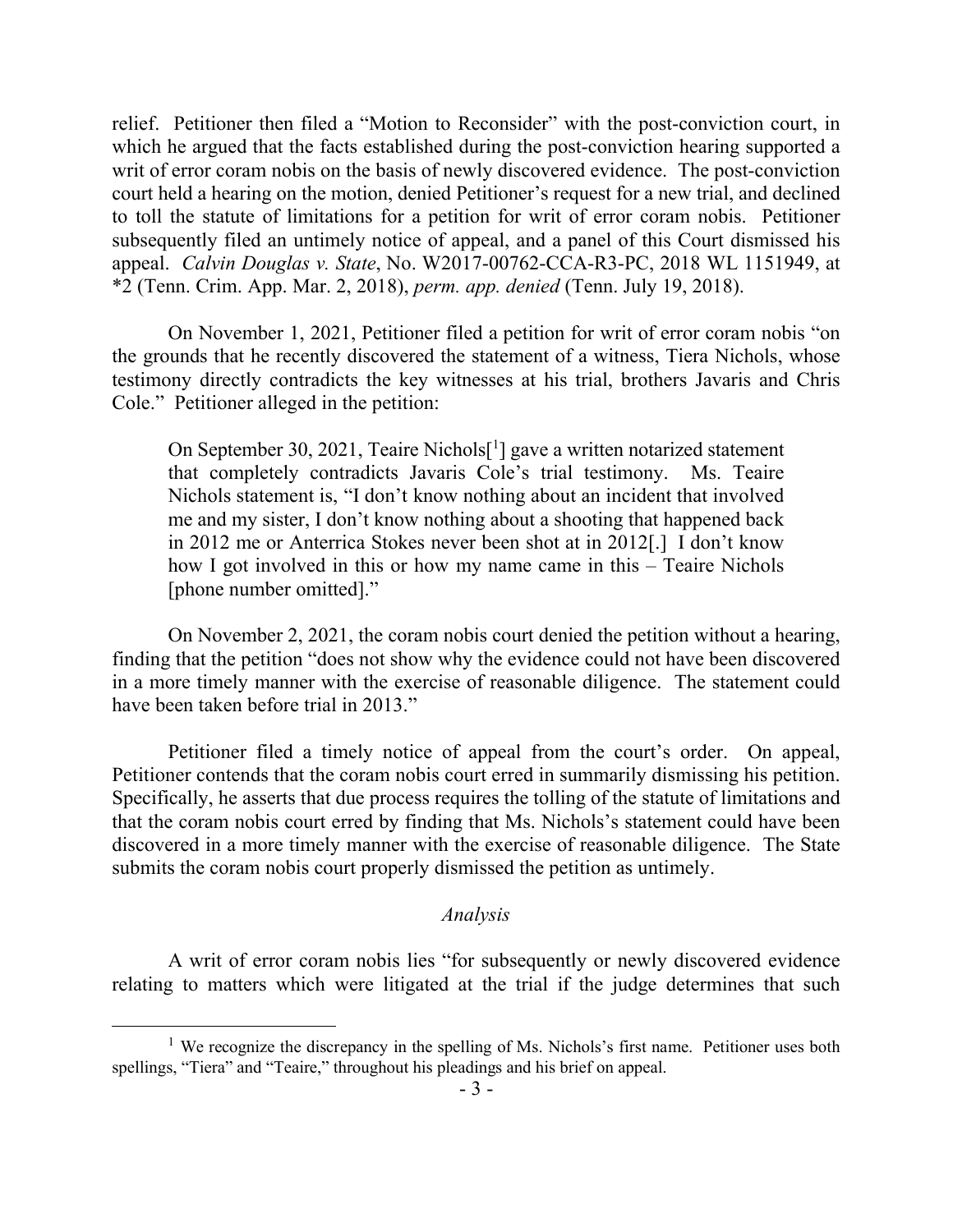evidence may have resulted in a different judgment, had it been presented at the trial." T.C.A. § 40-26-105(b); *State v. Hart*, 911 S.W.2d 371, 374 (Tenn. Crim. App. 1995). The writ of error coram nobis is "an *extraordinary* procedural remedy," designed to fill "only a slight gap into which few cases fall." *State v. Mixon*, 983 S.W.2d 661, 672 (Tenn. 1999) (emphasis in original). "It may be granted only when the coram nobis petition is in writing, describes 'with particularity' the substance of the alleged newly discovered evidence, and demonstrates that it qualifies as newly discovered evidence." *Nunley v. State*, 552 S.W.3d 800, 816 (Tenn. 2018) (quoting *Payne v. State*, 493 S.W.3d 478, 484-85 (Tenn. 2016)).

"In order to qualify as newly discovered evidence, 'the proffered evidence must be (a) evidence of facts existing, but not yet ascertained, at the time of the original trial, (b) admissible, and (c) credible.'" *Id*. (quoting *Payne*, 493 S.W.3d at 484-85). Relief for error coram nobis is only available "[u]pon a showing by the defendant that the defendant was without fault in failing to present certain evidence at the proper time." T.C.A. § 40-26- 105(b). To be considered "without fault," the petitioner must show that "the exercise of reasonable diligence would not have led to a timely discovery of the new information." *State v. Vasques*, 221 S.W.3d 514, 527 (Tenn. 2007). The coram nobis court will then determine "whether a reasonable basis exists for concluding that had the evidence been presented at trial, the result of the proceedings might have been different." *Id*. at 526.

The decision to grant or deny a petition for writ of error coram nobis rests within the sound discretion of the trial court. *State v. Hall*, 461 S.W.3d 469, 496 (Tenn. 2015). If a petition for coram nobis relief is granted, the judgment of conviction will be set aside and a new trial will be granted. *Payne*, 493 S.W.3d at 485. "[C]oram nobis petitions with inadequate allegations are susceptible to summary dismissal on the face of the petition, without discovery or an evidentiary hearing." *Nunley*, 552 S.W.3d at 831.

In addition to the requirements regarding specificity, petitions for writ of error coram nobis are subject to a one-year statute of limitations. T.C.A. § 27-7-103. For the purposes of coram nobis relief, a judgment becomes final thirty days after the entry of the judgment in the trial court if no post-trial motion is filed, or upon entry of an order disposing of a timely filed post-trial motion. *Mixon*, 983 S.W.2d at 670.

Due process considerations may toll the one-year statute of limitations when a petitioner seeks a writ of error coram nobis. *Workman v. State*, 41 S.W.3d 100, 101-102 (Tenn. 2001). "To accommodate due process concerns, the one-year statute of limitations may be tolled if a petition for a writ of error coram nobis seeks relief based upon new evidence of actual innocence discovered after expiration of the limitations period." *Nunley*, 552 S.W.3d at 828-29 (citations omitted). The petition must establish on its face either the timeliness of the petition or must "set forth with particularity facts demonstrating that the prisoner is entitled to equitable tolling of the statute of limitations." *Id*. at 829.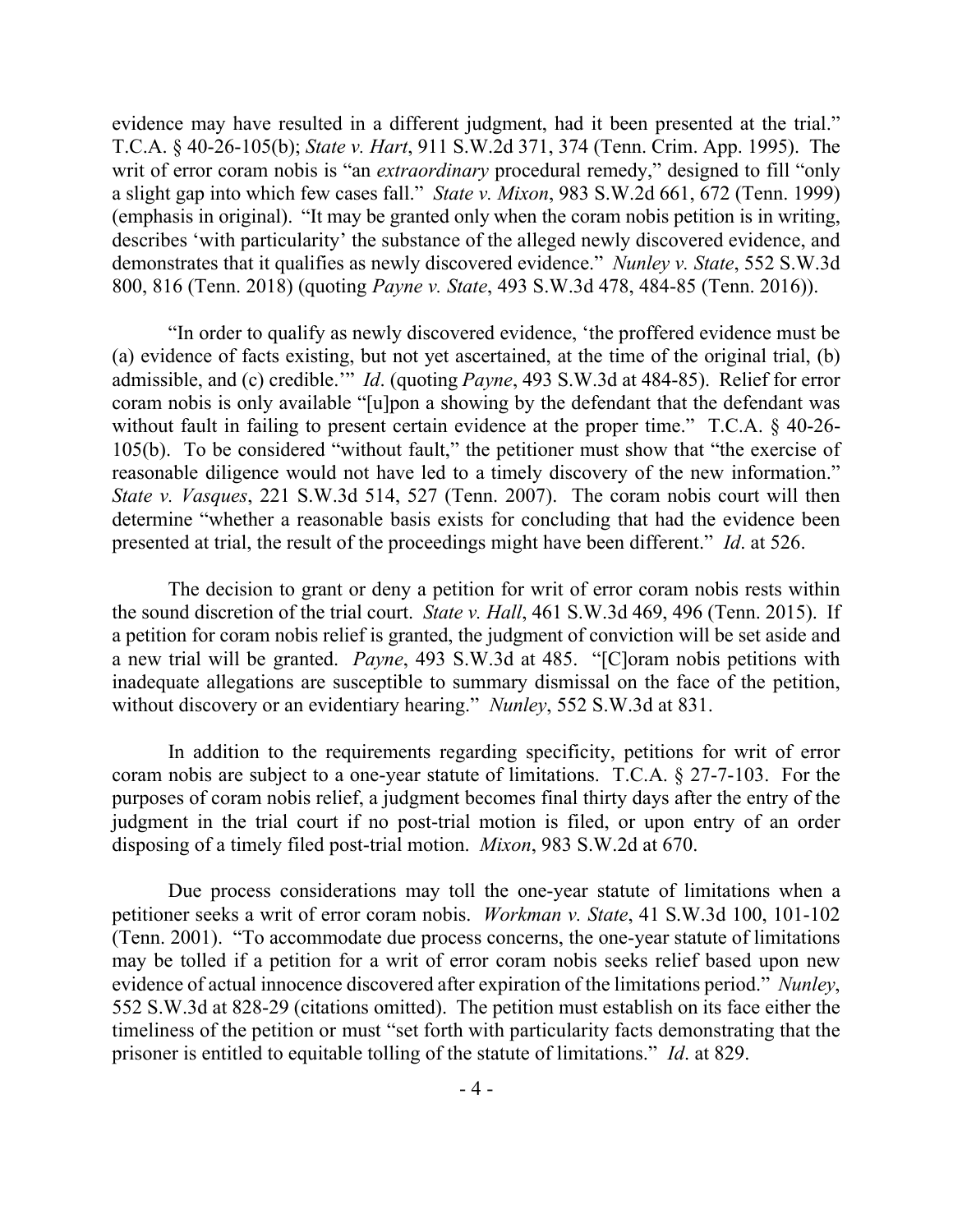Although the decision to grant or deny coram nobis relief rests within the sound discretion of the trial court, *see Vasques*, 221 S.W.3d at 527-28, "[w]hether due process considerations require tolling of a statute of limitations is a mixed question of law and fact, which we review de novo with no presumption of correctness," *Harris v. State*, 301 S.W.3d 141, 145 (Tenn. 2010).

Here, Petitioner filed his petition for writ of error coram nobis more than seven years after the judgments became final. *Calvin Douglas v. State*, 2018 WL 1151949, at \*1. Petitioner argues that he is entitled to due process tolling of the statute of limitations because the statement by Ms. Nichols "did not exist until September 30, 2021." He argues that the coram nobis court erred by determining that Petitioner failed to demonstrate that the evidence could not have been discovered in a more timely manner with the exercise of reasonable diligence.

In his brief to this Court, Petitioner again fails to state why the statement could not have been timely obtained and only restates his assertions in his petition that "[Ms. Nichols's] statement did not exist at the time of trial and is in fact newly discovered evidence as it was just discovered by petition on September 30, 2021," and that "This statement is evidence of facts existing, but not yet ascertained, at the time of trial because Teaire Nichols did not testify at trial." These assertions do not explain why Ms. Nichols's statement could not have been discovered prior to trial. In fact, Ms. Nichols was one of the three aggravated assault victims, although she did not testify at Petitioner's trial. *Calvin Douglas*, 2015 WL 846754, at \*5. Defendant's assertion that the statement by Ms. Nichols "did not exist before September 30, 2021" does not satisfy his burden to show that he could not have obtained the statement through the exercise of reasonable diligence.

We further point out that despite Petitioner's assertion in his petition that a copy of Ms. Nichols's notarized statement was attached to the petition, no such attachment appears in the record.<sup>2</sup> Even if a sworn affidavit had been presented with the petition, Ms. Nichols's statement is not evidence of actual innocence and, therefore, does not warrant due process tolling. *See Nunley*, 552 S.W.3d at 828-29. At most, Ms. Nichols's statement is evidence that contradicts the testimony of Javaris Cole, and generally, a petitioner cannot premise relief on evidence "which is merely cumulative or 'serves no other purpose other than to contradict or impeach.'" *Wlodarz v. State*, 361 S.W.3d 490, 499 (Tenn. 2012) (quoting *Hart*, 911 S.W.2d at 375), *abrogated on other grounds by Frazier v. State*, 495 S.W.3d 246 (Tenn. 2016).

 $\overline{a}$ 

 $2$  "A motion or petition seeking a new trial based on newly discovered evidence must also be supported by affidavits." *Harris*, 301 S.W.3d at 152 (Koch, J., concurring).